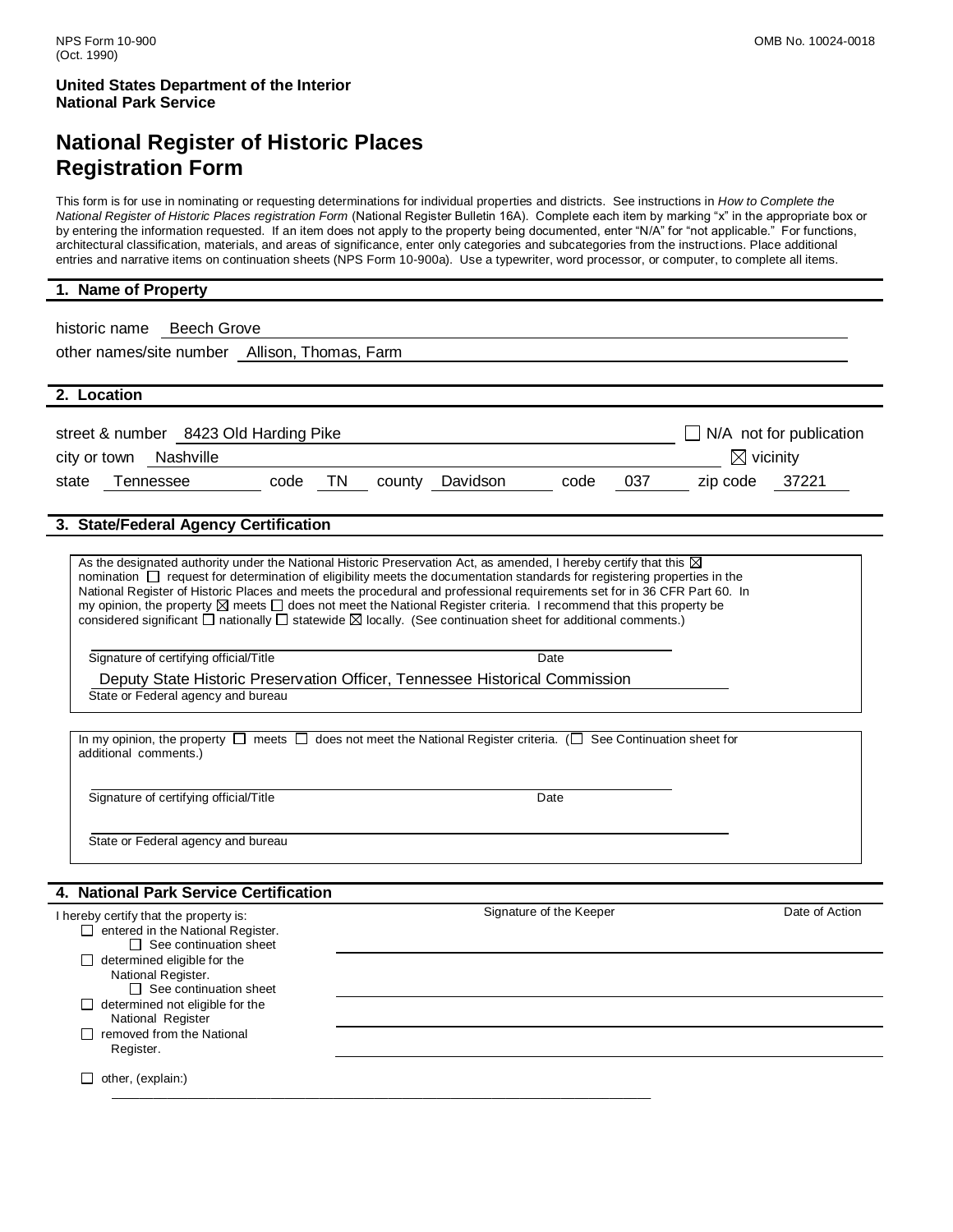Name of Property **County and State** 

#### **5. Classification**

**Ownership of Property** Category of Property<br>
(Check as many boxes as (Check only one box) (Do not include previously listed resources in count) (Check as many boxes as apply)

(Do not include previously listed resources in count)

| $\boxtimes$<br>private                                                                                             | building(s)      | Contributing                                                     | Noncontributing                                           |            |  |
|--------------------------------------------------------------------------------------------------------------------|------------------|------------------------------------------------------------------|-----------------------------------------------------------|------------|--|
| public-local<br>public-State                                                                                       | district<br>site |                                                                  | 1                                                         | buildings  |  |
|                                                                                                                    |                  | 6<br>1                                                           | 0                                                         |            |  |
| public-Federal                                                                                                     | structure        |                                                                  | $\mathbf 0$                                               | sites      |  |
|                                                                                                                    | object           | 0                                                                |                                                           | structures |  |
|                                                                                                                    |                  | 0                                                                | 0                                                         | objects    |  |
|                                                                                                                    |                  | $\overline{7}$                                                   | 1                                                         | Total      |  |
| Name of related multiple property listing<br>(Enter "N/A" if property is not part of a multiple property listing.) |                  | in the National Register                                         | <b>Number of Contributing resources previously listed</b> |            |  |
| Historic Family Farms of Middle Tennessee, 1780-1955 MPS                                                           |                  | 0                                                                |                                                           |            |  |
| 6. Function or Use                                                                                                 |                  |                                                                  |                                                           |            |  |
| <b>Historic Functions</b><br>(Enter categories from instructions)                                                  |                  | <b>Current Functions</b><br>(Enter categories from instructions) |                                                           |            |  |
| DOMESTIC: Single dwelling; secondary structure                                                                     |                  | DOMESTIC: Single dwelling; secondary structure                   |                                                           |            |  |
| AGRICULTURE: animal facility; storage;                                                                             |                  | AGRICULTURE: animal facility; storage                            |                                                           |            |  |
| agricultural outbuilding; agricultural field                                                                       |                  | agricultural outbuilding; agricultural field                     |                                                           |            |  |
|                                                                                                                    |                  |                                                                  |                                                           |            |  |
|                                                                                                                    |                  |                                                                  |                                                           |            |  |
|                                                                                                                    |                  |                                                                  |                                                           |            |  |
|                                                                                                                    |                  |                                                                  |                                                           |            |  |
|                                                                                                                    |                  |                                                                  |                                                           |            |  |
| 7. Description                                                                                                     |                  |                                                                  |                                                           |            |  |
| <b>Architectural Classification</b>                                                                                |                  | <b>Materials</b>                                                 |                                                           |            |  |
| (Enter categories from instructions)                                                                               |                  | (Enter categories from instructions)                             |                                                           |            |  |
|                                                                                                                    |                  | foundation Brick; Stone; Concrete                                |                                                           |            |  |
| <b>Colonial Revival</b>                                                                                            |                  | walls                                                            | Weatherboard; Concrete                                    |            |  |
|                                                                                                                    |                  |                                                                  |                                                           |            |  |
|                                                                                                                    |                  | roof                                                             | Asphalt Shingle; Metal                                    |            |  |
|                                                                                                                    |                  | Metal; Glass<br>other                                            |                                                           |            |  |
|                                                                                                                    |                  |                                                                  |                                                           |            |  |

#### **Narrative Description**

(Describe the historic and current condition of the property on one or more continuation sheets.)

**Beech Grove Davidson County, Tennessee**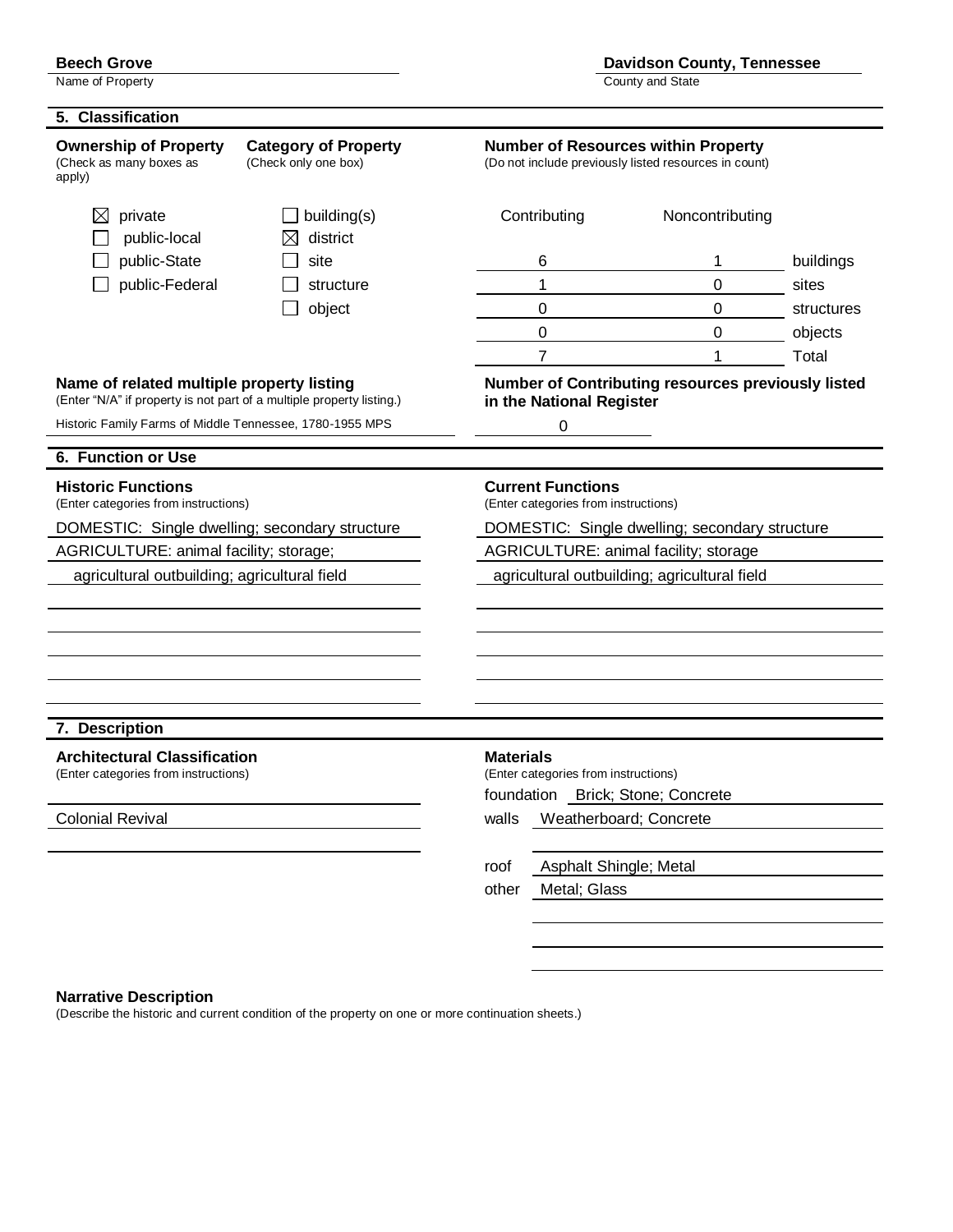Name of Property **County and State** 

### **8. Statement of Significance**

#### **Applicable National Register Criteria Areas of Significance**

(Mark "x" in one or more boxes for the criteria qualifying the property (Enter categories from instructions) for National Register listing.)

- $\boxtimes$  **A** Property is associated with events that have made Settlement Patterns a significant contribution to the broad patterns of our history.
- **B** Property is associated with the lives of persons significant in our past.

**□ C** Property embodies the distinctive characteristics of a type, period, or method of construction or represents the work of a master, or possesses high artistic values, or represents a significant and distinguishable entity who"s components lack **Period of Significance** individual distinction. C. 1850 to 1955

**D** Property has yielded, or is likely to yield, information important in prehistory or history.

#### **Criteria Considerations Mateurs Significant Dates**

Property is: N/A

- □ **A** owned by a religious institution or used for religious purposes.
- **B** removed from its original location. (complete if Criterion B is marked)
- □ **C** a birthplace or grave.
- **D** a cemetery. N/A
- **E** a reconstructed building, object, or structure.
- **F** a commemorative property
- **G** less than 50 years of age or achieved significance Jones, Thomas and Lucas, Caleb, builders within the past 50 years.

#### **Narrative Statement of Significance**

(Explain the significance of the property on one or more continuation sheets.)

### **9. Major Bibliographical References**

#### **Bibliography**

(Cite the books, articles, and other sources used in preparing this form on one or more continuation sheets.)

| Previous documentation on file (NPS): N/A           | <b>Primary I</b> |
|-----------------------------------------------------|------------------|
| preliminary determination of individual listing (36 | <b>State</b>     |
| CFR 67) has been requested                          | Other            |
| previously listed in the National Register          | Feder            |
| Previously determined eligible by the National      | Local            |
| Register                                            | Unive            |
| designated a National Historic Landmark             | Other            |
| recorded by Historic American Buildings Survey      | Name of I        |
| #                                                   | Metro Na         |
| recorded by Historic American Engineering           |                  |
| Record #                                            |                  |

(Mark "x" in all boxes that apply.) c. 1850—original house constructed

#### **Significant Person**

N/A

## **Cultural Affiliation**

#### **Architect/Builder**

## **Praction of additional data:**

- **State Historic Preservation Office**
- **Other State Agency**
- Federal Agency
- Local Government
- University
- 
- me of repository:

tro Nashville Historical Commission

**Beech Grove Davidson County, Tennessee**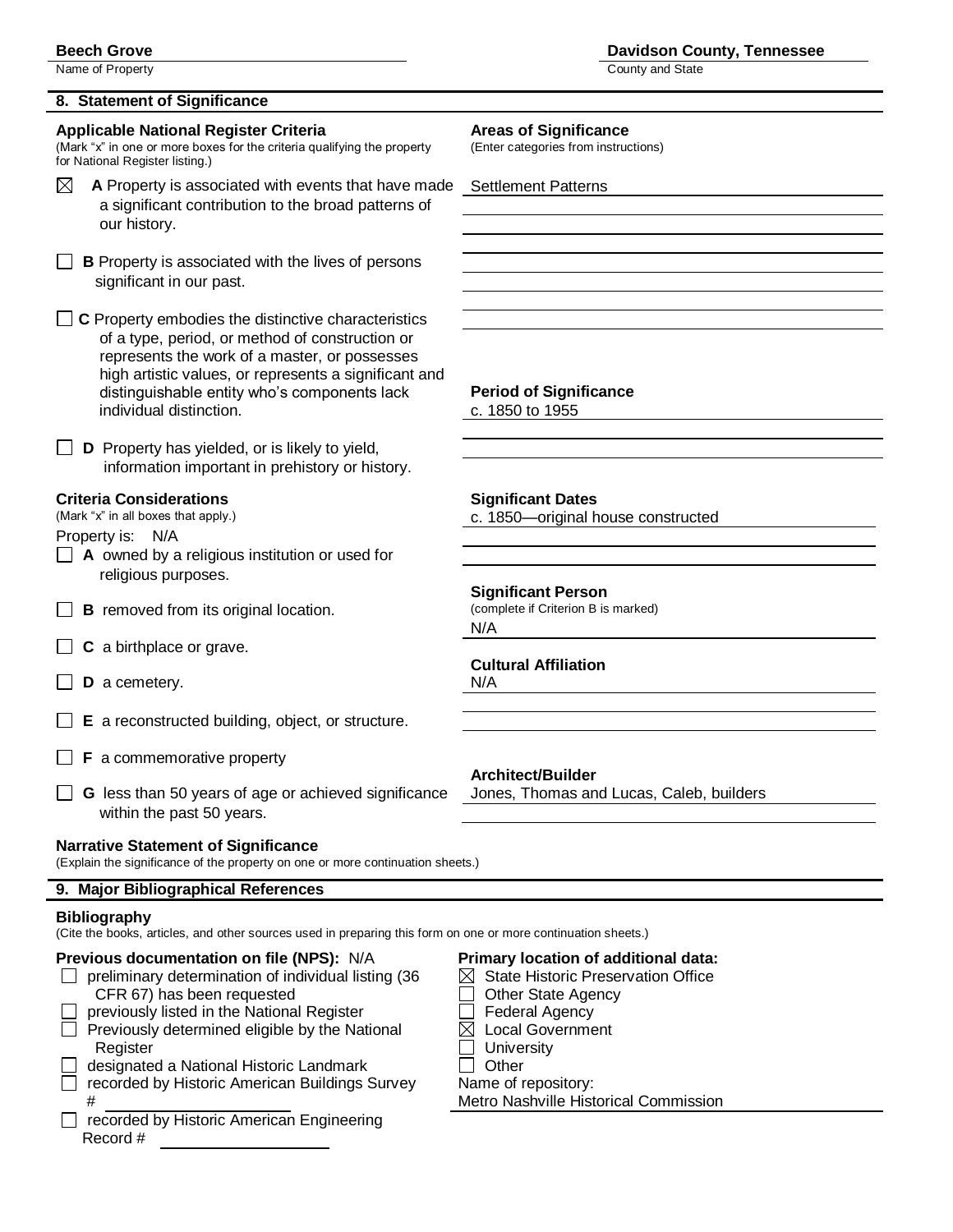| <b>Beech Grove</b>         |                       |                                                            | <b>Davidson County, Tennessee</b> |         |          |  |  |
|----------------------------|-----------------------|------------------------------------------------------------|-----------------------------------|---------|----------|--|--|
| Name of Property           |                       |                                                            | County and State                  |         |          |  |  |
|                            | 10. Geographical Data |                                                            |                                   |         |          |  |  |
| <b>Acreage of Property</b> |                       | 12 acres                                                   | Kingston Springs                  |         |          |  |  |
| <b>UTM References</b>      |                       |                                                            |                                   |         |          |  |  |
|                            |                       | (place additional UTM references on a continuation sheet.) |                                   |         |          |  |  |
|                            |                       |                                                            | 3                                 |         |          |  |  |
| 1<br>Zone                  | Easting               | Northing                                                   | Zone                              | Easting | Northing |  |  |
| 2                          |                       |                                                            | 4                                 |         |          |  |  |

#### **Verbal Boundary Description** (Describe the boundaries of the property on a continuation sheet.)

#### **Boundary Justification**

(Explain why the boundaries were selected on a continuation sheet.)

| 11. Form Prepared By                                         |                                |  |  |  |
|--------------------------------------------------------------|--------------------------------|--|--|--|
| name/title Carroll Van West                                  |                                |  |  |  |
| Organization Center for Historic Preservation                | March 28, 2007<br>date         |  |  |  |
| Middle Tennessee State University, Box 80<br>street & number | 615-898-2947<br>telephone      |  |  |  |
| Murfreesboro<br>city or town                                 | TN.<br>zip code 37132<br>state |  |  |  |

#### **Additional Documentation**

submit the following items with the completed form:

#### **Continuation Sheets**

#### **Maps**

A **USGS map** (7.5 0r 15 minute series) indicating the property"s location

A **Sketch map** for historic districts and properties having large acreage or numerous resources.

#### **Photographs**

Representative **black and white photographs** of the property.

#### **Additional items**

(Check with the SHPO) or FPO for any additional items

#### **Property Owner**

(Complete this item at the request of SHPO or FPO.)

#### name Dr. Marek and Mrs. Michelle Kacki

| street & number 8423 Old Harding Road |  |  |       |     | telephone (615) 646-5152 |         |
|---------------------------------------|--|--|-------|-----|--------------------------|---------|
| city or town Nashville                |  |  | state | TN. | zip code                 | - 37221 |

**Paperwork Reduction Act Statement:** This information is being collected for applications to the National Register of Historic Places to nominate properties for listing or determine eligibility for listing, to list properties, and to amend existing listing. Response to this request is required to obtain a benefit in accordance with the National Historic Preservation Act, as amended (16 U.S.C. 470 *et seq.*)

**Estimated Burden Statement:** Public reporting burden for this form is estimated to average 18.1 hours per response including time for reviewing instructions, gathering and maintaining data, and completing and reviewing the form. Direct comments regarding this burden estimate or any aspect of this form to the Chief, Administrative Services Division, National Park Service, P. O. Box 37127, Washington, DC 20013-7127; and the Office of Management and Budget, Paperwork Reductions Projects (1024-0018), Washington, DC 20303.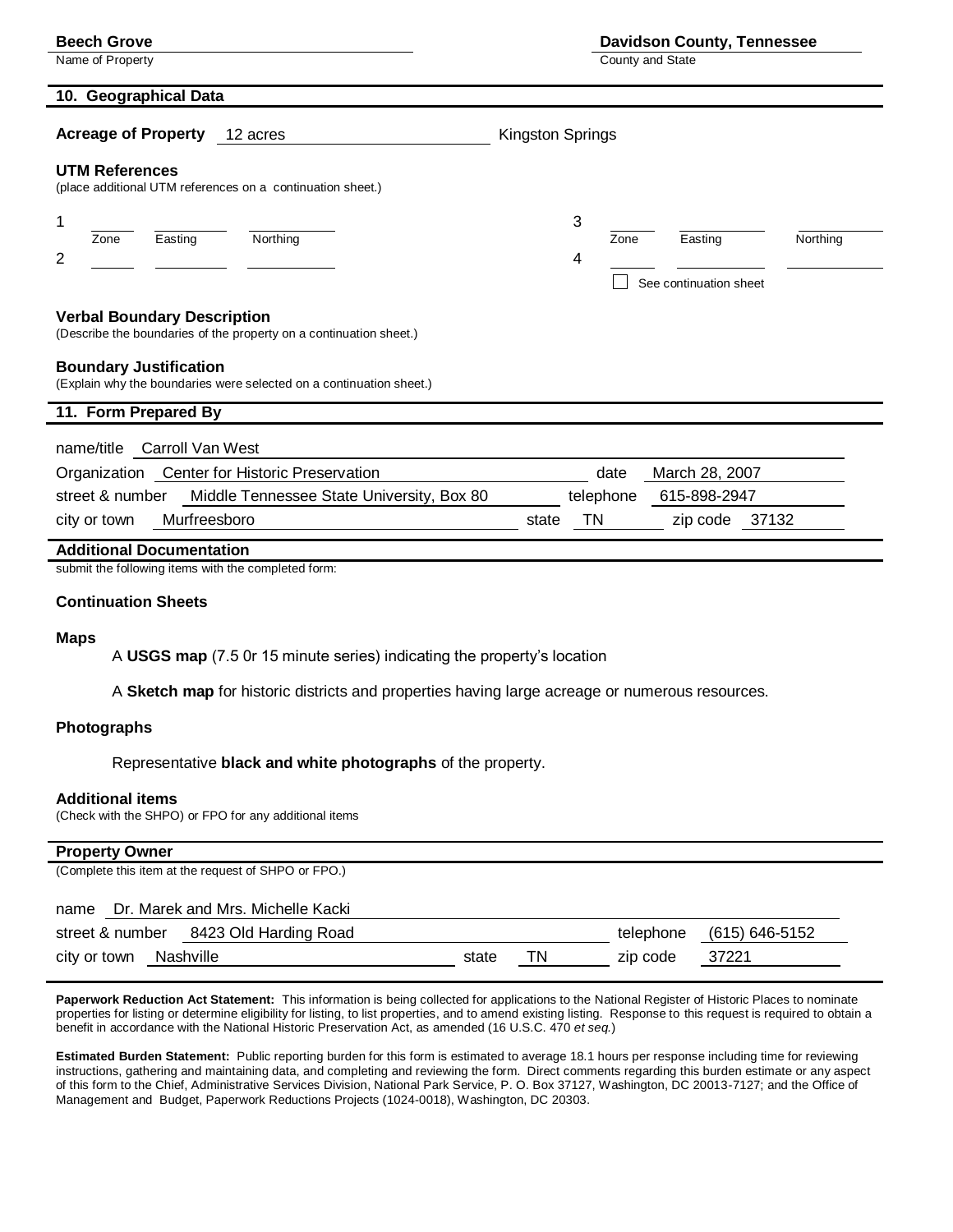# **National Register of Historic Places Continuation Sheet**

Section number 7 Page 1

Beech Grove Davidson County, TN

### **7. DESCRIPTION**

Beech Grove is a historic family farm of twelve acres located at 8423 Old Harding Road in the southwest corner of Davidson County, Tennessee, near the border between Davidson and Williamson counties. The farm is centered on a historic house, known as Beech Grove, which was initially constructed c. 1850 and has had periodic additions and alterations. The farm contains a representative set of historic farm outbuildings from barns to a crib, coop, and well house. It retains its mid-twentieth century field patterns, as agricultural production switched from row crops to livestock and most fields were turned into pastures. The farm today remains focused on livestock production and still retains a strong sense of association, feeling, materials, and setting of a rural Davidson County family farm.

1. Beech Grove ( c. 1850, 1920, 1990, 2000)

Beech Grove is a weatherboard frame and log two-story, central hall I-house, with brick exterior chimneys and an asphalt shingle gable roof and metal gable roof, that rests on a brick and stone pier foundation.

Its north facade has three symmetrical bays, with four-over-four double-hung windows on both stories. These windows, installed c. 2000, replaced six-over-nine double-hung windows that probably dated c. 1920. There is a central entrance with glass transom. The entrance door dates from c. 1920 and the window shutters date c. 1920. The double leaf glass and wood doors are capped with a multi-light transom, simple entablature, and a denticulated cornice. Fluted pilasters in a Colonial Revival fashion flank the doors. A two-story shed-roof portico, with six square classical posts and a second-story balustrade, was installed c. 1920. The wood porch floor also dates c. 1920. The arrangement of the square posts is unusual for Tennessee in that two pairs of posts flank the central entrance.

The east elevation has two parts, the northern section is a two-story gable-end of the c. 1850 dwelling, with a central brick chimney flanked by four-over-four double-hung windows, installed c. 2000, on both stories. The southern section contains a projecting one-story den wing, installed c. 1980, which contains a Colonial Revival-styled balustrade on its flat roof and a central entrance on its east elevation, with two Colonial Revival-styled metal light fixtures flanking and defining the entrance. Attached to the den extension is a renovated one and one-half story? kitchen wing, which was first installed c. 1900 when the owners moved a schoolhouse to attach to their dwelling. This schoolhouse addition was renovated with a bay window added c. 2000.

The south elevation is the rear of the dwelling and is dominated by two additions: the schoolhouse addition of c. 1900 and a two-bay garage that was installed c. 1990. The gable end of the schoolhouse addition has two centered four-over-four double-hung windows and an off-center exterior sandstone chimney that has a decorative metal rectangular-shaped plate installed about halfway up the chimney. Its gable roof has been extended to the west into a shed roof for the two-bay garage. The historic river stone chimney of the gable end of the ell wing of the original dwelling is also visible on this elevation and the second story contains a symmetrical six-over-six double-hung window.

The west elevation retains the original gable end of the I-house and the later changes to the ell wing of the house. Previous owners had installed aluminum siding over the west wall c. 1960; later owners took off the siding and replaced damaged weatherboard with new wallboard c. 2000. A trio of four-over-four doublehung metal windows, installed c. 2000, with three-light transoms has been installed on the second story of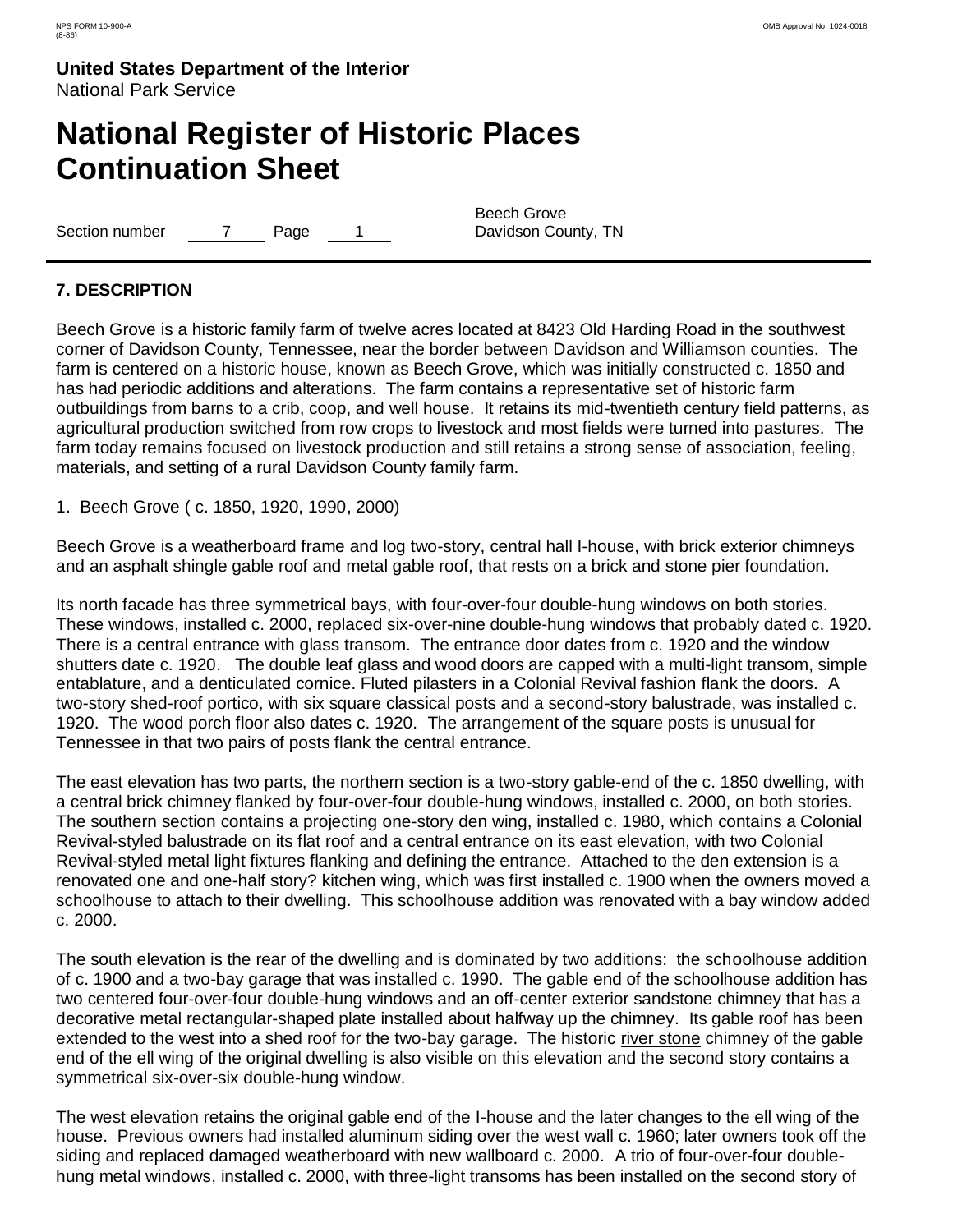# **National Register of Historic Places Continuation Sheet**

Section number 7 Page 2 Beech Grove, Davidson County, TN

the ell, c. 1990, while French doors have been installed, circa 1990, below on the first floor of the ell. The French doors lead into a wood deck, installed c. 1990. The original gable end of the I-house has a centered exterior brick chimney flanked by four-over-four double-hung windows on both the first and second stories.

### First Floor Interior

,

The dwelling's interior reflects a central hall plan with an ell on the west side of the house that dates c. 1850; the interior also reflects elements of a Colonial Revival-styled interior decorating scheme from c. 1920. Important Colonial Revival elements are the chair rail of the central hall and the east and west parlor, the fireboxes found in the east and west parlor and the cornices found in the central hall as well as the east and west parlors of the first floor.

The center hall retains its original wide plank wood floors and beaded board ceiling from c. 1850, and the entrance door and sidelights that were installed c. 1920. The east parlor retains its original plain wood mantel, original wood floors, and ceiling from c.1850. The room has a strong sense of association, feeling, and craftsmanship as it has experienced few changes, except for the installation of electricity, from the nineteenth century. The west parlor also retains its defining elements from the nineteenth century, including wood floors and ceiling and mantel from c. 1850 as well as a box staircase, with stair rail, dating c. 1850.

In the first floor of the original ell of the dwelling, another box staircase c. 1850, with a c. 1920 stair rail, is intact, and is a very interesting feature of the original interior plan, signifying that the house did not have a central staircase. Otherwise this first floor room has experienced several late twentieth century, c. 1990, changes: the mantel has been replaced and is flanked by wood built-in bookcases and a new mantel installed.

Original double wood doors with transom lead from the central hall into the present den of the house, a space that was renovated and installed c. 1980. This low-ceiling room has a brick floor, brick mantel and fireplace and a small bathroom installed into its northeast corner.

A narrow, open hallway leads into the renovated kitchen wing. The owners attached a nineteenth century schoolhouse to the rear of the dwelling c. 1900. Circa 2000, owners renovated this space completely, installing modern kitchen equipment, a bay window, and adding exposed log beams to create a neo-Arts and Crafts styled interior to the kitchen and accompanying breakfast nook.

A door in the south wall of the kitchen leads directly into the two-car garage.

### Second Floor Interior

The central hall plan of the first floor is largely intact on the second floor, although closets, exposed log ceiling beams, and a bath have been installed in the hall space. Both bedrooms flanking the hall retain most of their historic features from c. 1850 in the wide plank wood floors, ceilings, and mantels.

The master bedroom in the ell wing also retains significant historic elements such as wide plank wood floors and doors from c. 1850. But the low ceiling has been removed, c. 2000, exposing roof joists and the mantel has been removed, c. 2000, exposing the river stone of the chimney.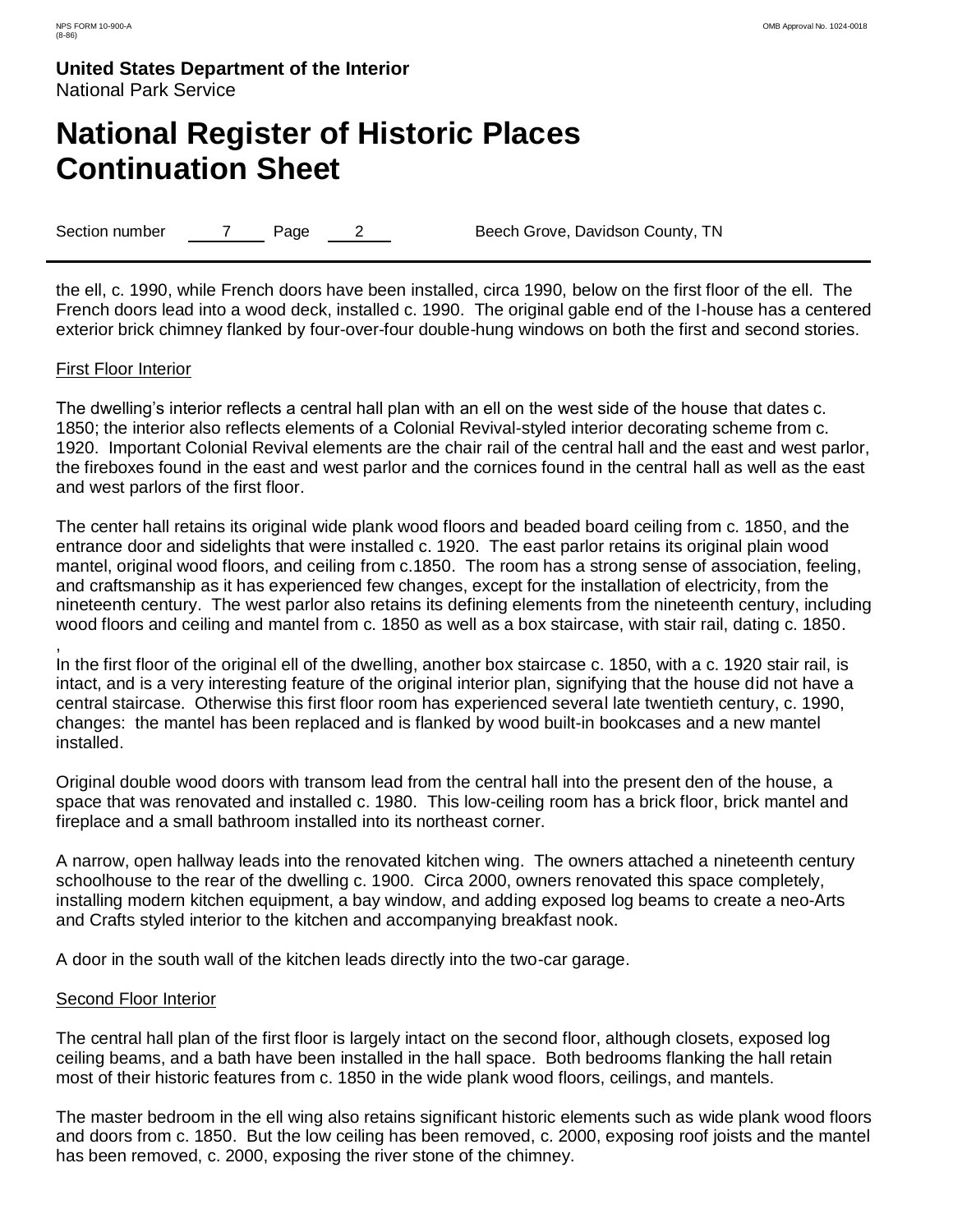# **National Register of Historic Places Continuation Sheet**

Section number 7 Page 3 Beech Grove, Davidson County, TN

A modern bathroom, c. 2000, also has been installed adjacent to the master bedroom.

The Beech Grove dwelling has experienced a significant renovation in the last ten years. But once the historic fabric of the main block of house is considered, the various modern additions are not so intrusive. The facade of the dwelling still loudly proclaims the farmstead look that evolved from c. 1850 to c. 1920 and the amount of historic interior material still remaining in the dwelling conveys well the house"s sense of association, feeling, design, craftsmanship, and history. (C)

2. Well House (c. 1950)

Located to the northwest of the dwelling (the property's "front yard"), the well house is a square concrete block building with a metal gable roof and a central wood entrance door on its south facade. (C)

3. Garage and chicken coop (c. 1920)

Located to the west of the dwelling, and separating the domestic complex from the work areas and fields of the farm, is this combination garage and chicken coop. It is a board-and-batten box-construction building with a metal gable roof, and a double wood garage door and two fixed nine-light windows on its east facade. (C)

4. Horse barn (c. 1990)

Rectangular vertical board gable-front horse pole-barn with metal gable roof and concrete foundation. (NC, due to date of construction).

5. Corn crib (c. 1920)

Rectangular, wood-slat wall, metal gable roof corncrib, with a gable front entrance and a stone pier foundation. This well-ventilated structure was designed for the drying of corn. (C)

6. Stock Barn (c. 1900)

This log and frame barn, with a central aisle flanked by horse stalls and sheds for storage, has a stone pier foundation, a metal gable roof, and a prominent second story hay loft. Two shed extensions, supported by wood posts, are on the east and west sides of the building; these additions were made c. 1950. (C)

7. Storage shed (c. 1955)

Located at the farm"s northeast corner is this rectangular-shaped, gable front board and batten shed, which has a metal gable roof and a concrete foundation. (C)

8. Field patterns (c. 1940)

Although just twelve acres of the farm remain intact, the property"s early twentieth century patterns of pastures, the domestic complex, and woods are defined by rows of mature trees, historic fence lines, and well-maintained fields. Due to the paucity of extant historic family farmsteads in Davidson County, this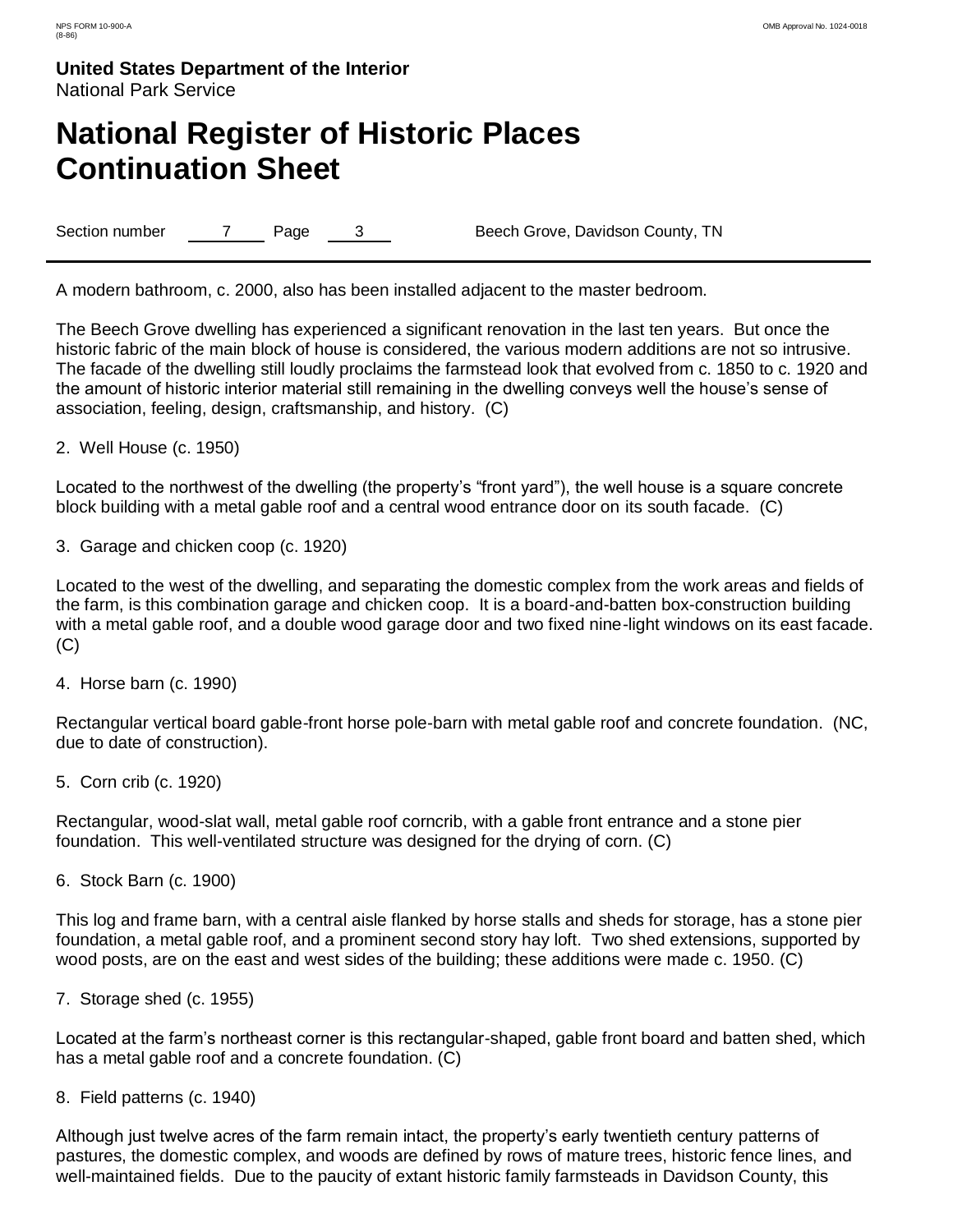# **National Register of Historic Places Continuation Sheet**

Section number 7 Page 4 Beech Grove, Davidson County, TN

surviving pattern of fields, fences, and buildings is a good representation of what was once a common agricultural landscape in western Davidson County. The patterns of the agricultural fields are a contributing site to the nomination. (C)

Beech Grove is a rare west Nashville example of a historic family farm that evolved from its antebellum roots to a modernized mid-twentieth century farm. With its historic acreage, landscaping, and historic outbuildings, the farm conveys a strong sense of time and place. It retains integrity and meets the registration requirements for historic family farms outlined in the Historic Family Farms of Middle Tennessee, 1780 to 1955 MPS.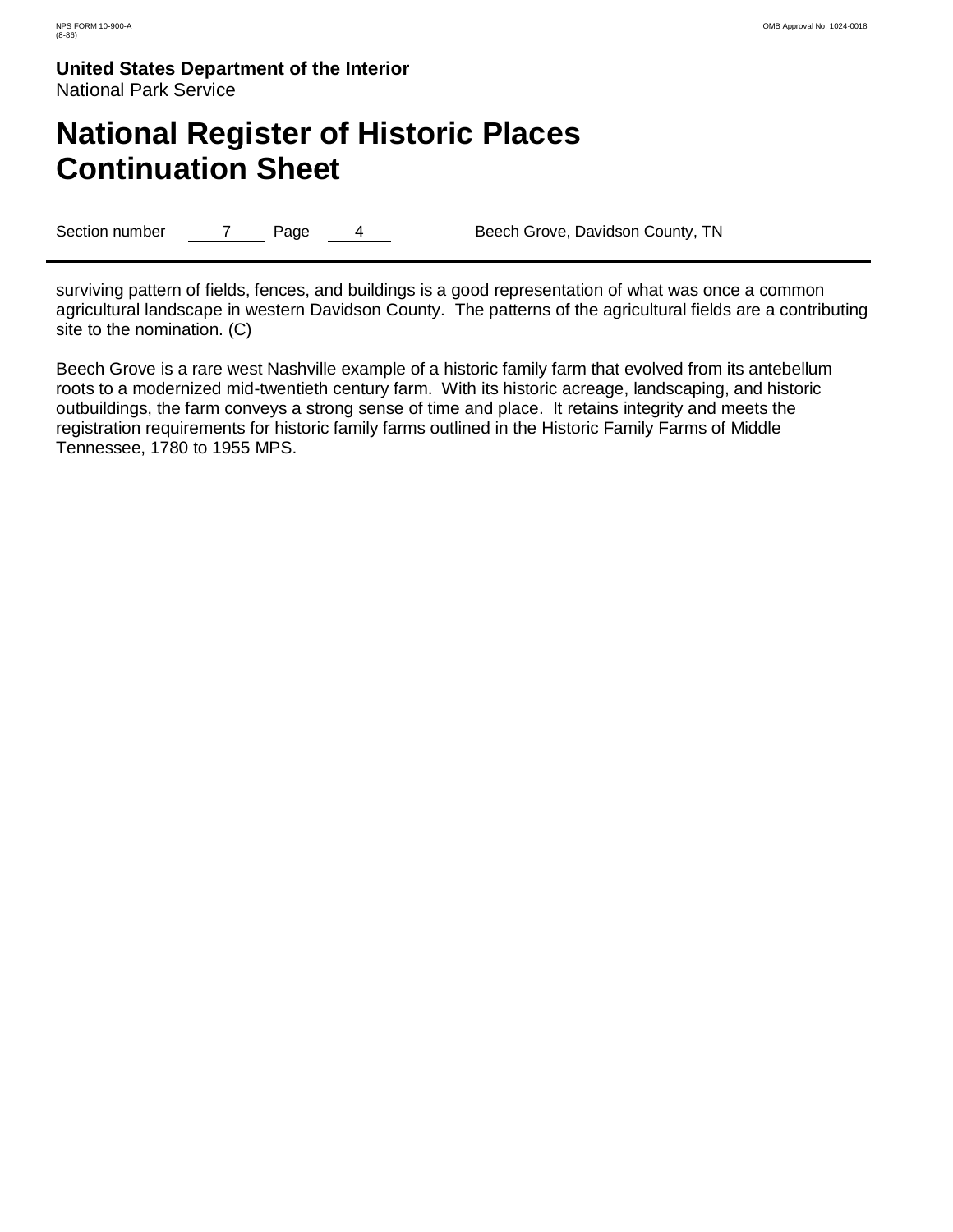# **National Register of Historic Places Continuation Sheet**

Section number a Beech Grove, Davidson County, TN

### **8. STATEMENT OF SIGNIFICANCE**

Beech Grove at 8423 Old Harding Pike in Davidson County, Tennessee, is eligible for listing in the National Register of Historic Places under Criterion A for its local significance in the settlement history of Davidson County. The farmhouse and associated outbuildings, constructed between c. 1850 and 1955, reflect the patterns of change representative in historic family farms of Middle Tennessee during those years. The farm"s evolution documents how rural life changed from the late nineteenth century to the mid-twentieth century and reflects the changes in farming practices and settlement patterns then taking place in Davidson County. These changes are reflected in the changes to the house, the outbuildings, and the landscape. The nominated property meets the registration requirements for historic family farms outlined in the Historic Family Farms of Middle Tennessee, 1780-1955 MPS.

### **Historical Background**

Beech Grove is one of the nineteenth century Davidson County farms recorded in *A Past Remembered: A Collection of Antebellum Houses in Davidson County* (1987) by Paul Clements. Hugh Allison established the property in 1801 when he acquired 200 acres from Elisha Sherrill for \$1.75 per acre. Allison, born in Pennsylvania in 1767, was a recent Tennessee resident who married Lydia Harrison in 1797. When Allison purchased the property in 1801, he was looking for a location to establish his farm and provide for his growing family, which eventually reached five children. Also, in that first decade of the nineteenth century, James and Alexander Allison, who historian Paul Clements believes to be Hugh Allison"s brothers, acquired land nearby the 200 acres of Hugh Allison.<sup>1</sup>

Hugh Allison was recognized as one of the first, and among the leading, citizens of the South Harpeth area of Davidson County. In 1810, he became a member of the Davidson County Court, and his property became a polling place on election day. Allison also was gaining in wealth, owning ten slaves according to the 1820 census, and his enslaved workers not only worked the fields but also operated a saw and gristmill for Allison.<sup>2</sup>

Lydia Harrison Allison died in 1834; Hugh Allison died in 1835. Their youngest son, Thomas Jefferson Allison, born in 1808, inherited the property; he was 27 years old. In 1837, he married Tabitha Newsom. Like his namesake, and his father, Thomas Jefferson Allison was an active member of the Democratic Party in an era when the Democrats of Davidson County wielded power not only locally but also across the state and the nation. A late nineteenth century history of Davidson County recalled that Allison "was one of the first Van Buren men in the county." He also served as delegate to the 1843 State Democratic Convention.<sup>3</sup> Allison significantly expanded the farm during the 1840s and 1850s. According to federal census data from 1850, Allison"s farm had become a plantation: 1,150 acres. He operated gristmills and a store, and owned a blacksmith shop. His family of eight—his wife Tabitha and six children—also owned 22 slaves, placing them into the planter class of Middle Tennessee slave owners, as defined by Frank Owsley in his study *Plain Folk of the Old South* (1949).<sup>4</sup>

<sup>1</sup> Paul Clements, A Past Remembered: A Collection of Antebellum Houses in Davidson County (Nashville: Clearview, 1987), 4.

 $2$  Ibid.

3 Ibid.; Davidson County Will Book 10:548; W. W. Clayton, *History of Davidson County, Tennessee* (Philadelphia: J.W. Lewis & Co., 1880), p. 72; Nashville *Union*, November 9, 1843.

<sup>4</sup> Clements, p. 4; Frank L. Owsley, *Plain Folk of the Old South* (Baton Rouge: Louisiana State University Pre"s, 1949).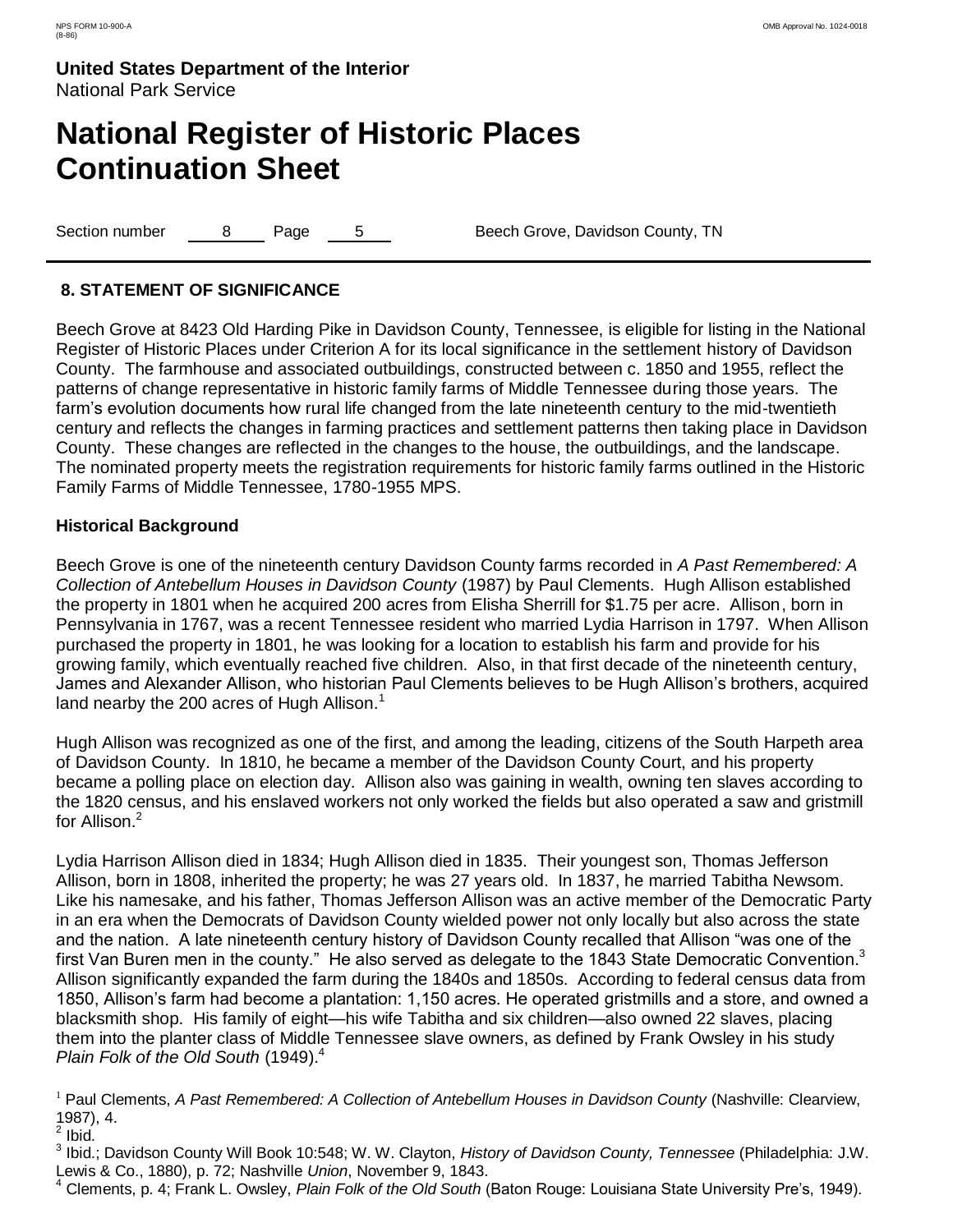# **National Register of Historic Places Continuation Sheet**

Section number a B Page 6 Beech Grove, Davidson County, TN

The present two-story log and frame I-house dwelling is dated c. 1850. Local carpenters, Thomas Jones and Caleb Lucas, are believed to be the property's builders. The family named the estate "Beech Grove" after a clump of trees surrounding the house. Certainly the decade was a prosperous one for Thomas Allison: judging by the amount of slaves the family owned, the Allisons doubled their wealth, from owning 22 slaves in 1850 to 43 slaves in 1860. $5$ 

The Civil War and Reconstruction brought significant change to Beech Grove. Located on the railroad line, the rails brought troops and foragers, and provided a way for half of the slaves to escape to freedom. A revealing document from the Freedmen"s Bureau sheds light on the condition of the farm at war"s end. On September 27, 1865, Ned Pagette, a Freedmen's Bureau agent, spent the night at Beech Grove. Two days later he reported about his stay and his conversation with Thomas J. Allison to his superiors:

Mr. Thomas Allisson [sic] with whom I stayed all night of the  $27<sup>th</sup>$  inst. has 20 Blacks on his plantation—700 acres fine land—and of the 20, there are 3—women—who are able to work. Mr. Allisson is quite an aged man [ac: yet he was only 57 years old], in embarrassed circumstances, has always born the name of a kind Master, and soon now is willing to do all in his power for these helpless people who remain with him. He says: 'I cannot find it in my heart to say to these old people "You must go" and yet it will come to that for I can hardly support my own family (A large family of daughters) had my able bodied people remained with me I might possibly have been able to pay them for their labor and support the infirm too." He said this in ignorance of the fact that I am connected with the Bureau but supposing me to be a County officer.<sup>6</sup>

Emancipation proved to be a difficult adjustment for many planters as the region"s settlement patterns and agricultural practices were changed forever. For the remainder of the nineteenth century, until his death in 1897, Thomas Jefferson Allison remained the master, and his wife Tabitha (who lived until 1910) the mistress, of Beech Grove. They made one major change to the dwelling, pulling up an old one-room schoolhouse and turning it into a rear wing of the dwelling and possibly the stock barn of c. 1900 was built under their supervision. They also continued to sell land. The plantation soon became a middle-class farm of a few hundred acres, worked by the families and tenants.<sup>7</sup>

After the death of her grandmother in 1910, Allie Morton and her husband Sam Morton inherited the farm and brought into the twentieth century. The Mortons operated the farm for the next 50 years (Allie Morton died in 1964) and they transformed it from a cotton and grain operation into a livestock farm, like many other farm families of the mid-twentieth century in Tennessee. Their South Harpeth lands were rich—they never felt the need or pursued the adoption of such "progressive" agricultural products as burley tobacco or the dairy industry. The present day pattern of the fields belong to the Morton"s period and they also added the well house, the combination chicken coop and garage, as well as the corn crib (good for feeding livestock) to the outbuildings of the farm. The Mortons also made substantial changes to the house, adding the Colonial Revival-styled portico, Craftsman-styled interior features, and electricity c. 1920.<sup>8</sup>

<sup>8</sup> Ibid.

 $<sup>5</sup>$  Clements, pp. 4 and 6.</sup>

<sup>6</sup> Henry L. Swint, "Reports from Educational Agents of the Freedmen"s Bureau in Tennessee, 1865-1870," *Tennessee Historical Quarterly* 1(1942): 55.

 $7$  Clements, p. 6.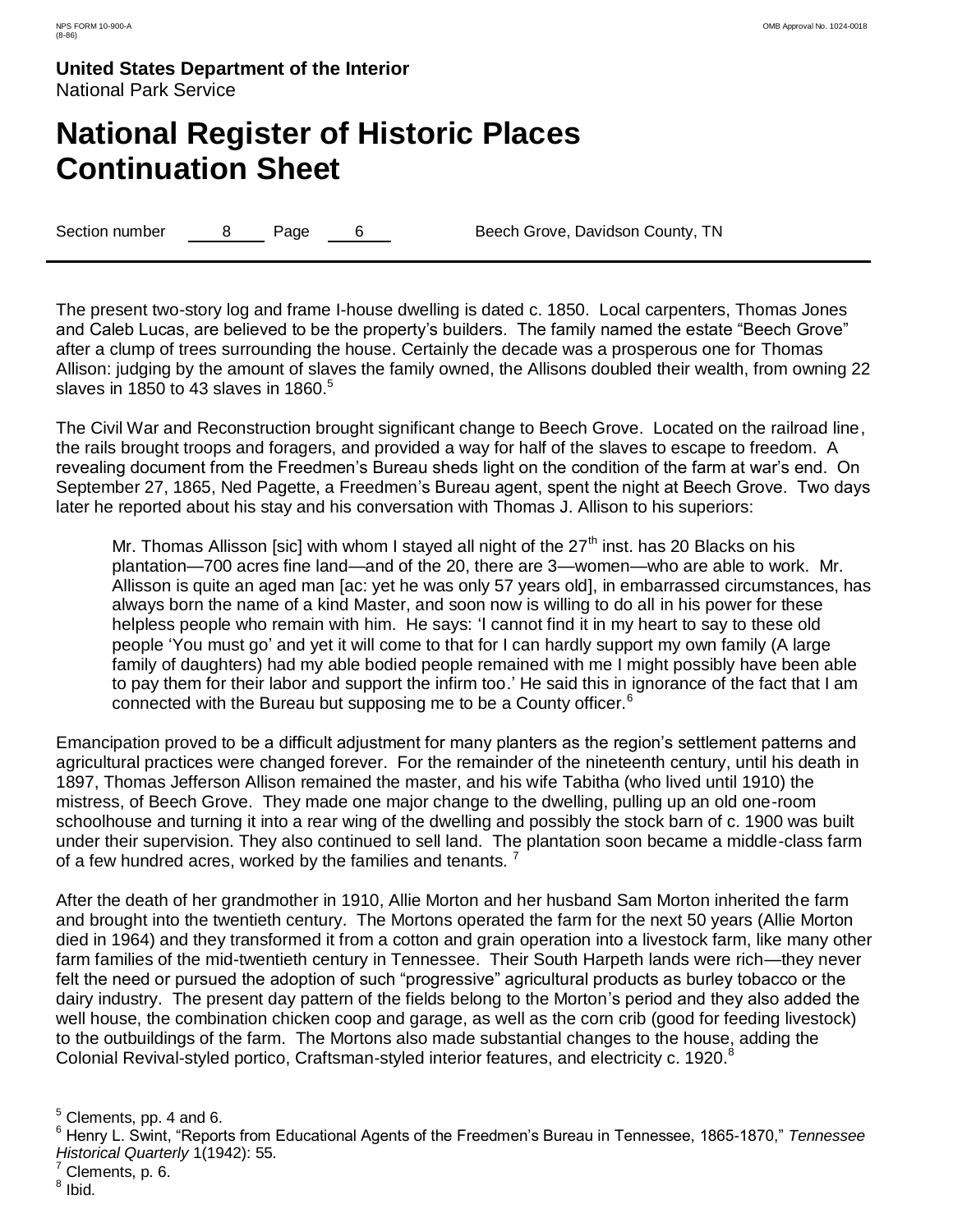# **National Register of Historic Places Continuation Sheet**

Section number a B Page 7 Beech Grove, Davidson County, TN

The Allison heirs continued to own and farm the property until the Mortons" daughter Sallie Morton sold the property out of the family in 1975. Subsequent owners sold most of the additional acreage until 12 acres of the original farm, containing all of the extant historic outbuildings, were sold to the Kacki family in the early 1990s.

Thus, the transformation of the property known as Beech Grove from the early 1800s to the middle decades of the twentieth century is a locally significant representative of the patterns of change experienced by family farmers in Davidson County. Farms got smaller; they switched from a reliance on farm labor (slave and tenant) and row crops to livestock and much smaller work forces. Farmhouses also were steadily modernized, as I-houses received both exterior and interior updates in the early twentieth century and as electricity and indoor plumbing were introduced into the homes as part of the "Better Homes, Better Farms" movement of the 1920s. The Colonial Revival styling given to the front of the house was especially popular with agricultural reformers trying to get farm families to move their homes and operations in the modern era.<sup>9</sup> The present adaptive reuse and preservation of the buildings and structures of Beech Grove preserve an important piece of Davidson County"s rural history, especially considering the paucity of extant historic family farms in the largely urban and suburban county.

<sup>9</sup> Don L. Winters, "Agriculture," *Tennessee Encyclopedia of History and Culture*, Carroll V. West, et al, eds., (Nashville: Tennessee Historical Society, 1998), pp. 10-12; Mary S. Hoffschwelle, *Rebuilding the Rural Southern Community: Reformers, Schools, and Homes in Tennessee, 1900-1930* (Knoxville: University of Tennessee Press, 1998), 104-126.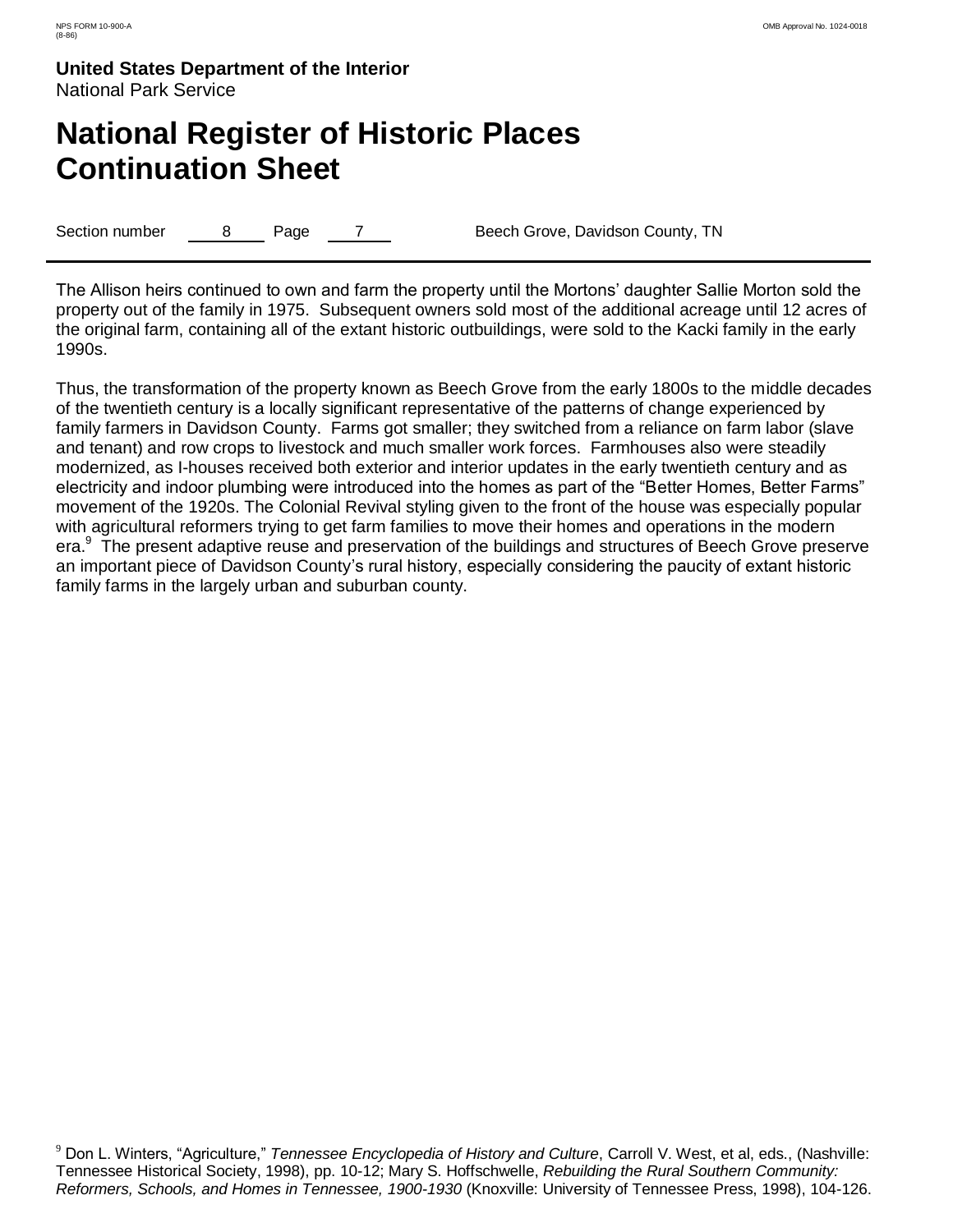# **National Register of Historic Places Continuation Sheet**

Section number 9 Page 8 Beech Grove, Davidson County, TN

### **9. BIBLIOGRAPHY**

Clayton, W. W. *History of Davidson County, Tennessee*. Philadelphia: J.W. Lewis & Co., 1880.

- Clements, Paul. *A Past Remembered: A Collection of Antebellum Houses in Davidson County*. Nashville: Clearview, 1987.
- Hoffschwelle, Mary S. *Rebuilding the Rural Southern Community: Reformers, Schools, and Homes in Tennessee, 1900-1930*. Knoxville: University of Tennessee Press, 1998.

*Nashville Union*, November 9, 1843.

Owsley, Frank L. *Plain Folk of the Old South*. Baton Rouge: Louisiana State University Press, 1949.

- Swint, Henry L. "Reports from Educational Agents of the Freedmen"s Bureau in Tennessee, 1865-1870." *Tennessee Historical Quarterly* 1(1942): 51-80.
- Winters, Don L. "Agriculture." *Tennessee Encyclopedia of History and Culture*, ed. Carroll Van West. Nashville: Tennessee Historical Society, 1998.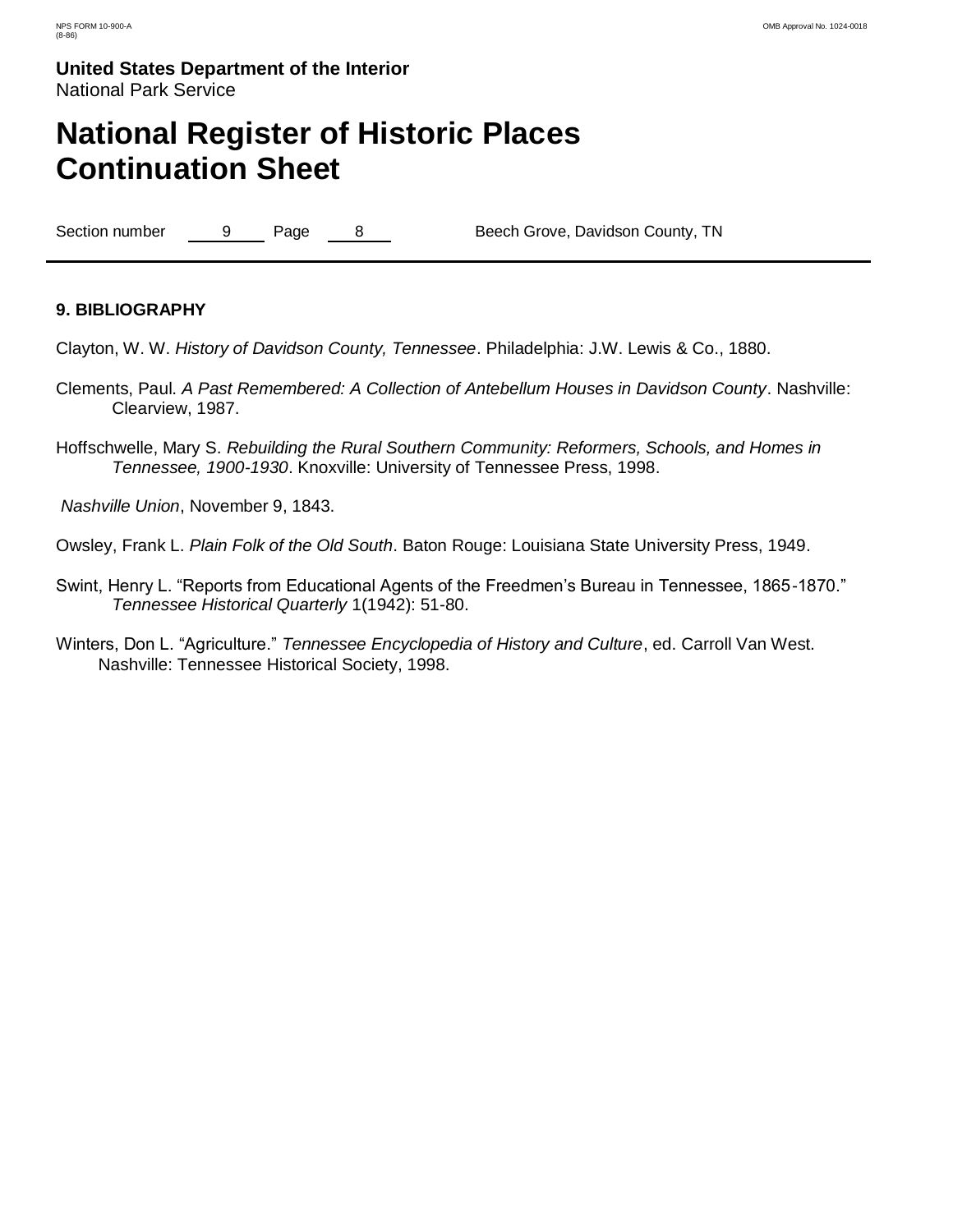# **National Register of Historic Places Continuation Sheet**

Section number 10 Page 9 Beech Grove, Davidson County, TN

### **10. GEOGRAPHICAL DATA**

### **Verbal Boundary Description and Justification**

Beech Grove is at 8423 Old Harpeth Pike in Nashville, Davidson County, Tennessee. Its 11.91 acres is marked as parcel 167 on the attached Davidson County Tax Map. The nominated boundaries contain all of the historic acreage that is significantly associated with the settlement history of the property.

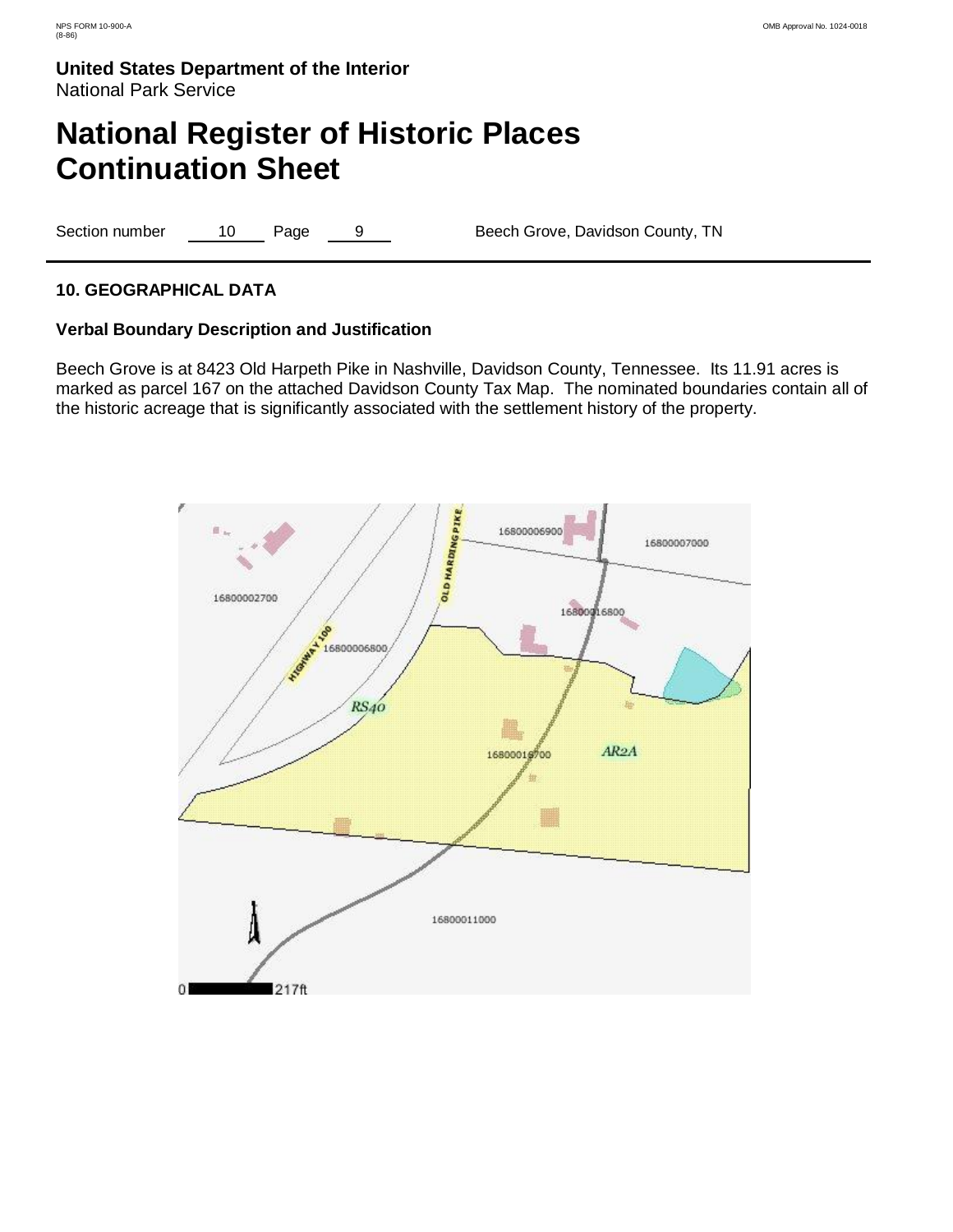# **National Register of Historic Places Continuation Sheet**

Section number photos Page 10 Beech Grove, Davidson County, TN

### **PHOTOGRAPHS**

- Photographer: Dr. Carroll Van West Middle Tennessee State University, Center for Historic Preservation Murfreesboro, TN 37132 Date: November 2006 Negatives: Tennessee Historical Commission 2941 Lebanon Rd. Nashville, TN 37243-0442
- 1/47 North facade and east elevation, facing southwest (2)
- 2/47 North facade, central entrance (3)
- 3/47 East elevation, chimney, facing west (4)
- 4/47 East elevation, with den addition, facing northwest (5)
- 5/47 Central hall, first floor, facing north (6)
- 6/47 Beaded board ceiling, central hall, first floor (7)
- 7/47 East parlor, facing east (8)
- 8/47 East parlor mantel, facing east (9)
- 9/47 Boxed staircase, west parlor, facing east (11)
- 10/47 Mantel, west parlor, facing northwest (12)
- 11/47 Den, first floor, facing northeast (15)
- 12/47 Den/passageway, first floor, facing north (16)
- 13/47 Central hall, first floor, facing south (17)
- 14/47 Second floor west bedroom, facing southwest (19)
- 15/47 Second floor exterior porch, facing west (20)
- 16/47 Second floor east bedroom, facing northwest (21)
- 17/47 Second floor east bedroom, facing southeast (22)
- 18/47 Second floor staircase (23)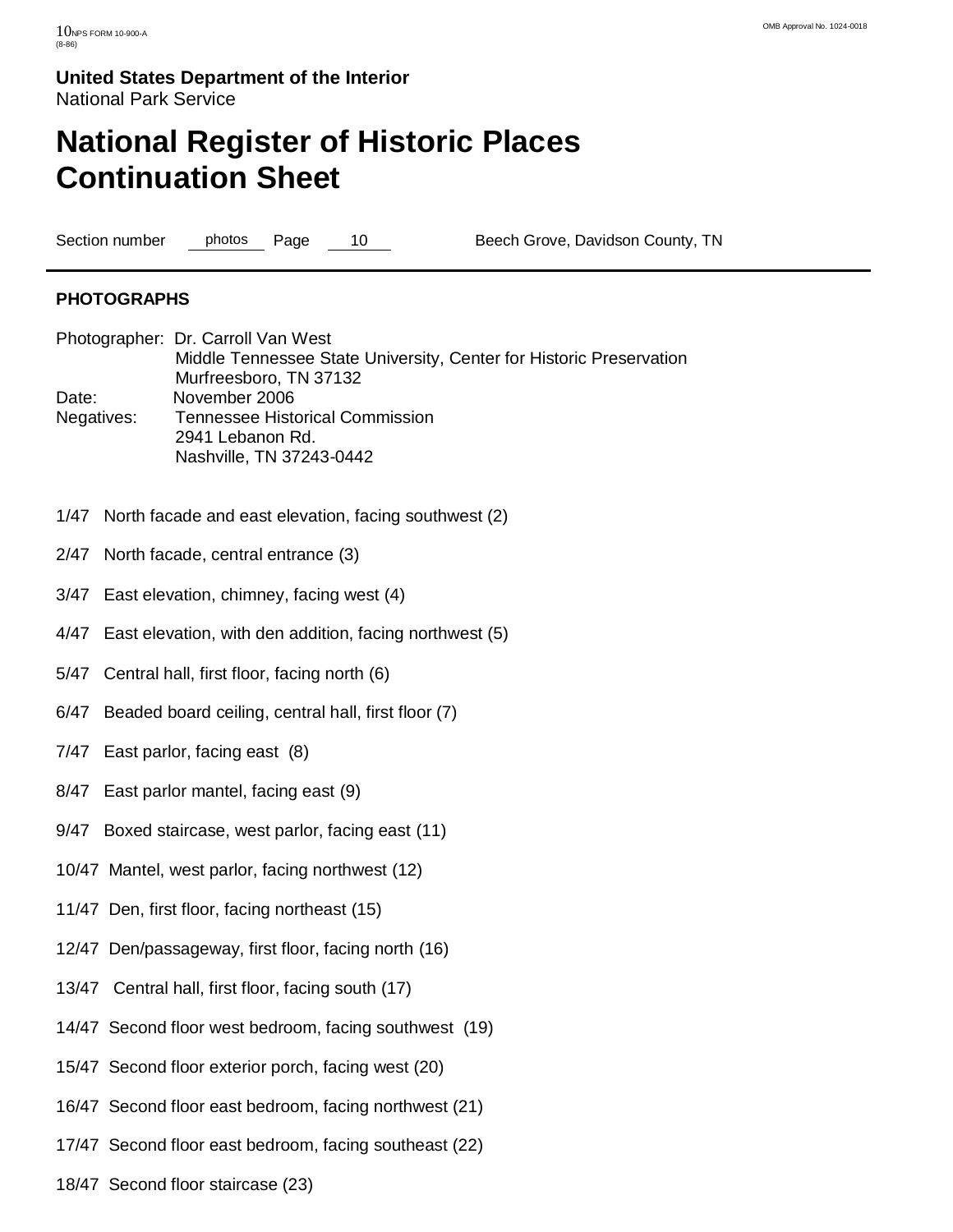# **National Register of Historic Places Continuation Sheet**

Section number PHOTOS Page 11 Beech Grove, Davidson Co., TN

19/47 Installed closets and bathroom, central hall, second floor, facing north (25)

- 20/47 Second story master bedroom, facing northeast (26)
- 21/47 Second story master bathroom, facing southeast (28)
- 22/47 Boxed staircase, first floor ell, facing east (31)
- 23/47 Extant historic door, first floor ell, facing east (32)
- 24/47 Mantel, first floor ell, facing north (33)
- 25/47 Arts and Crafts styled breakfast nook, facing southeast (37)
- 26/47 Arts and Crafts styled breakfast nook, facing southeast (38)
- 27/47 First floor bay window dining area, facing east (39)
- 28/47 Exposed log beam ceiling, kitchen (42)
- 29/47 Kitchen, facing north (43)
- 30/47 First floor den, facing northeast (47)
- 31/47 East elevation: schoolhouse addition, facing west (49)
- 32/47 East elevation, den addition, showing balustrade, facing southwest (50)
- 33/47 North elevation, facing south (53)
- 34/47 North elevation, facing south (54)
- 35/47 West elevation of ell, facing east (55)
- 36/47 West elevation of I-house, facing east (57)
- 37/47 Foundation detail, southeast corner (59)
- 38/47 Well house, facing southeast (62)
- 39/47 Stock barn and landscape, facing southwest (65)
- 40/47 Modern livestock barn, facing northwest (67)
- 41/47 West elevation of dwelling, facing east (68)